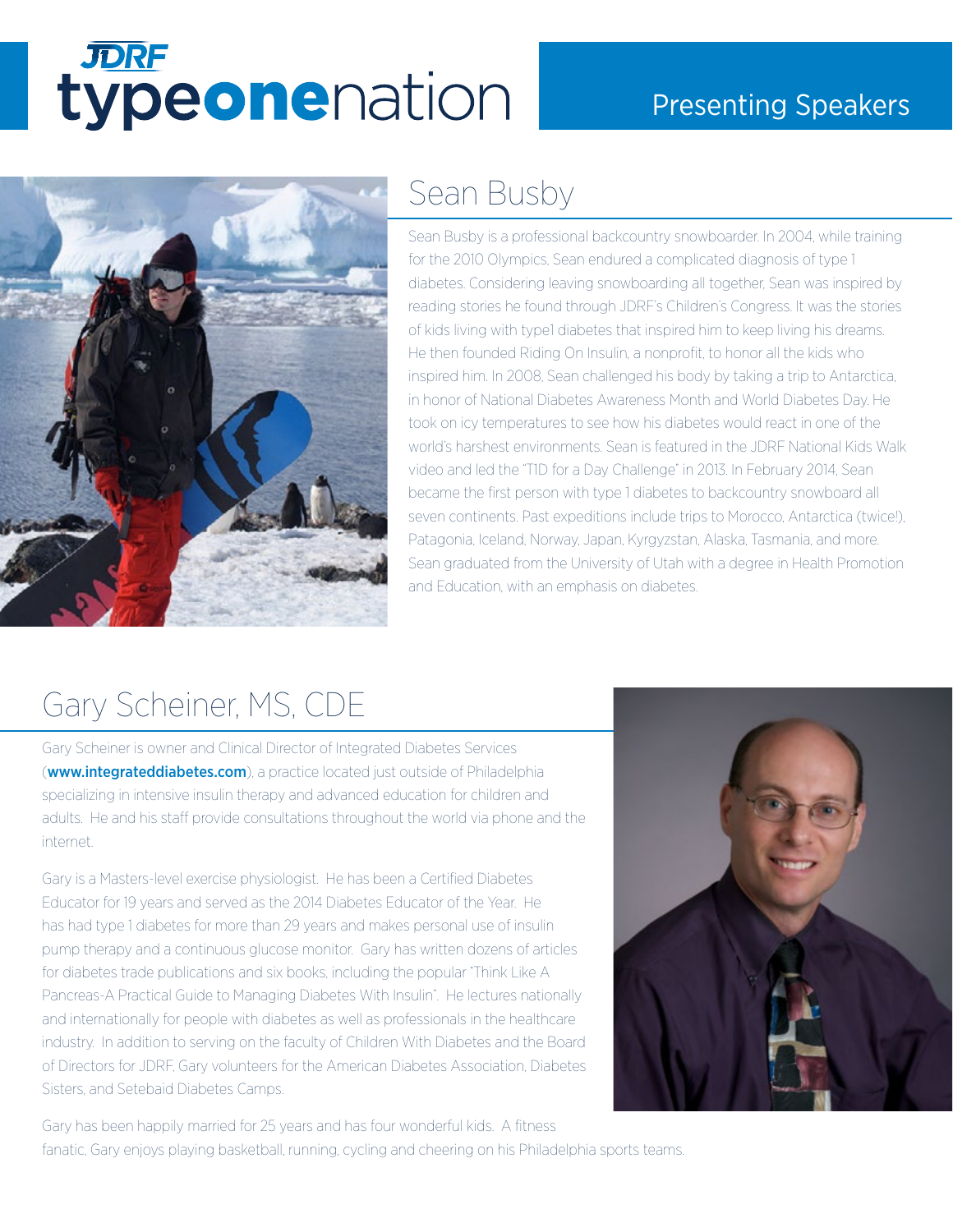

## Nicole Bereolos, PhD, MPH, CDE

Dr. Nicole Bereolos is a clinical psychologist and Certified Diabetes Educator with specialized training in public health. Originally from Illinois, she earned her PhD in clinical psychology from the University of North Texas and a MPH (health behavior) from UNT-Health Science Center. She completed her internship in family medicine and geriatrics at UNT-Health Science Center and a post-doctoral fellowship at Brown Medical School in Rhode Island. While at Brown, she served as project director of a NIH funded grant to develop a diabetes management program in American Samoa. Currently, she has a private practice in Dallas specializing in the behavioral management of chronic illness and volunteers as a speaker for the American Diabetes Association-North Texas Chapter. Dr Bereolos is also the co-chair of the Texas Coordinating Body of the American Association of Diabetes Educators. She loves to travel and completed culinary school in 2013. She has also had type 1 diabetes for 23 years and has been pumping since 2000.

# Gregory Clark, MD

Dr. Gregory O. Clark is founder of Chicago Diabetes Experts, S.C., a membership based medical practice focused on the management of type 1 diabetes. He is a member of the Board of Directors for the JDRF Illinois chapter and previously served on the Board of Directors Executive Commitee for the JDRF Dallas Chapter. Dr Clark has researched type 1 diabetes for over 15 years as a member of the faculty of both Johns Hopkins Medical School and UT Southwestern Medical Center and has been published on both basic science and clinical care aspects of diabetes. Dr Clark is frequently invited to speak locally, and at national and international events. Dr Clark has lived with type 1 diabetes for 33 years, as such he is patient, researcher and doctor all in one.





## Cory D Eck, MCN, RD/LD

Born in Philadelphia, PA, Cory was raised in Pennsylvania until after college. On February 4th, 2003 his life was turned upside down when he was diagnosed with type 1 diabetes. From that day he has always had a positive attitude about his diabetes and believes it has made him who he is.

Cory attended Pennsylvania State University where he studied nutrition and was a member of the varsity track and field team as a hammer and discus thrower. As a member of the track team, he was able to achieve NCAA Academic All-American status and there was not one day he let diabetes hold him back. Upon graduation he left Pennsylvania with his wife to attend graduate school at UT Southwestern, where he obtained his Master's degree in Clinical Nutrition.

Following graduation he started his career as a clinical dietitian at Cook Children's Endocrinology clinic in Fort Worth. He has made it a passion of his to help others as much as possible with their diabetes and he enjoys helping them find success. In February of 2015 he took a new position as a diabetes educator at Texas Health Presbyterian Plano. He works everyday to maintain control of his T1D in order to help others gain control of their type 1 diabetes.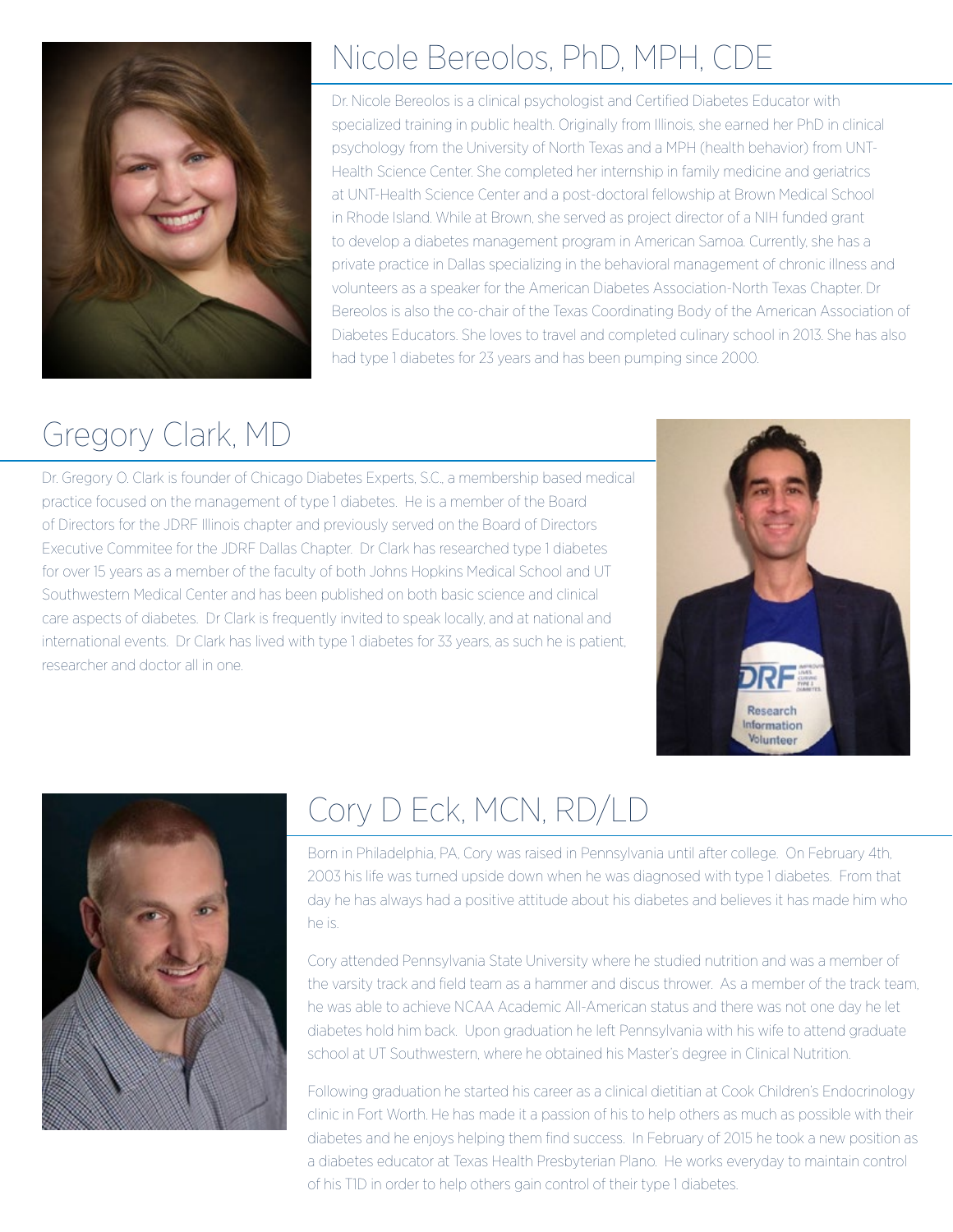## Ernie Fernandez, MD

Dr. Ernie Fernandez received his medical education at the University of Texas Southwestern Medical School then served his internship and residency at Children's Medical School of Dallas. Dr. Fernandez is Board Certified in Pediatrics by the American Board of Pediatrics. He has been voted "One of the Best Pediatricians in the U.S." by Best Doctors and voted "One of the Best Pediatricians in Dallas" by D Magazine 2010, 2011, 2012, 2013. Dr. Fernandez serves as Chairman of MyChildrens, a non-profit group serving underserved children in Dallas, since 2001, and has been the Camp Director for Camp Sweeney, a camp for children with diabetes, since 1991.





#### Elliott Fry

Elliott, who lives with type 1 diabetes, graduated from Prince of Peace Christian School in Carrollton. He has since gone on to become the kicker for the South Carolina Gamecocks. He is ranked one of the top returning placekickers in the SEC and in the country, and he is a candidate for the Groza Award. He has converted on 105-of-106 extra point tries, including his last 99 in a row, a school record! In 2014 he was named Groza "Star of the Week" and SEC Special Teams Player of the Week, and earned a spot on the ESPN.com. In high school, Elliott worked as both the punter and placekicker. Elliott graduated high school in 2013, and is currently a psychology major at The University of South Carolina. Elliot has taken extra time out of his schedule to mentor other young people who are living with T1D. He has taken Thompson, a student at Prince of Peace, under his wing and sent him his autographed shoe from a game in which he kicked the winning point! And has even skyped with Thompson's entire class at Prince of Peace.

## Kady Helme

Kady Helme was diagnosed with type 1 diabetes when she was five years old. Her family initially became involved with JDRF by forming a family Walk team, Kady's Krusaders, in 1997. From 1999-2011, she was a JDRF National Youth Ambassador and spoke to companies such as AON, Discover, and Welsh Oil to encourage them to build corporate Walk teams. Kady has experience speaking at a variety of JDRF events such as Walk kick offs, Galas, Person of the Year dinners and major donor events, among others. She has promoted JDRF through appearances and interviews with local and national TV, radio, and newspaper outlets, such as the Today Show and Good Morning America. Kady has also had extensive T1D research trial experience. In 2006, she participated in her first closed-loop trial at Yale University Hospital, which she later repeated in 2010. She has also participated in trials testing Victoza and PET beta-cell imaging. In fall 2014, Kady participated in a JDRF funded closed-loop "out-of-hospital" artificial pancreas trial.

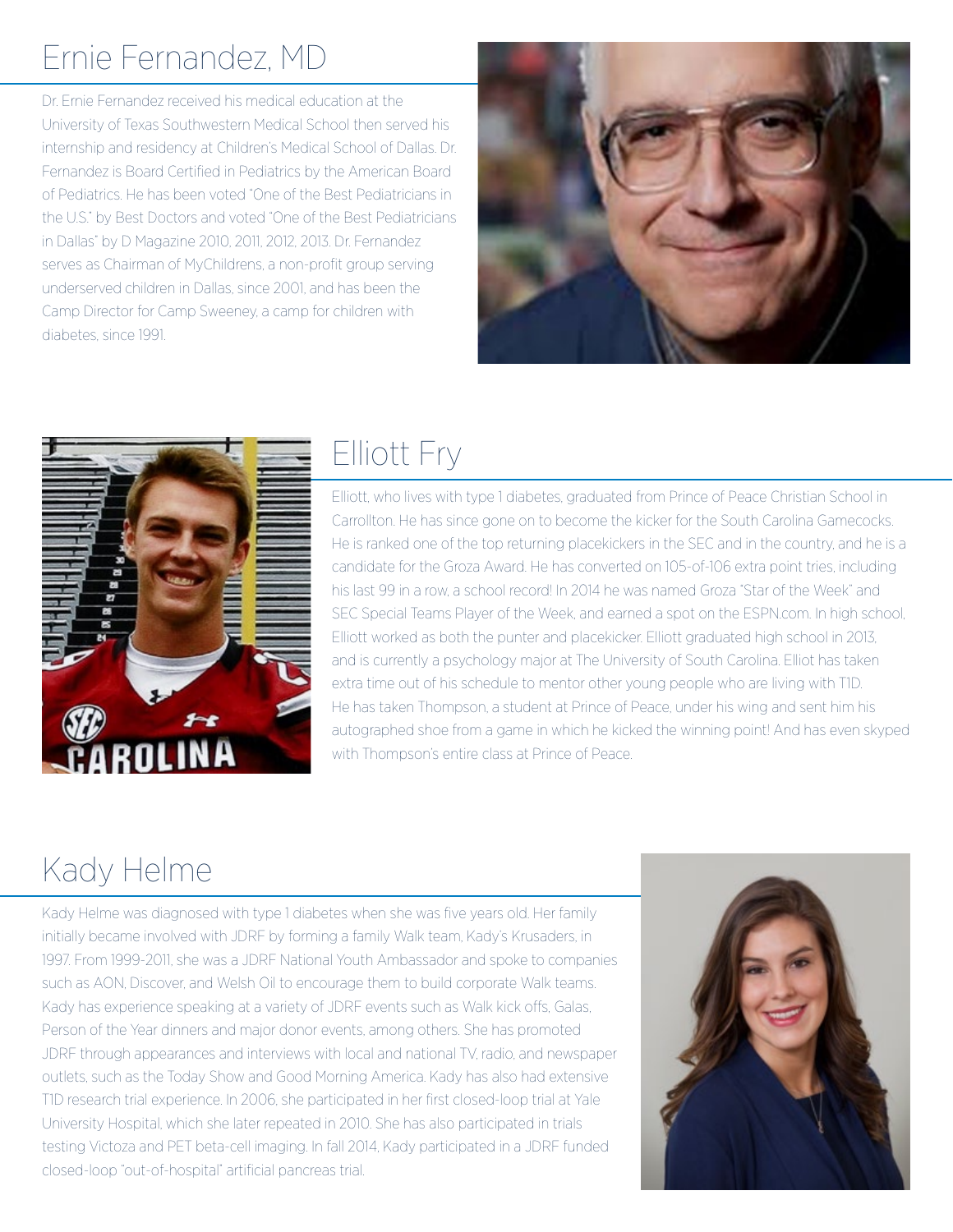

## Michelle McMillan, RN, CDE

Michelle McMillan is a registered nurse who found her passion in diabetes after working as a Patient Education Coordinator. She obtained her title of Certified Diabetes Educator in 2001 and has over 20 years of experience working with patients affected by diabetes. She is one of 8 CDE's at Cook Children's Endocrinology Clinic who works with children of all ages from the newly diagnosed to the experienced young adult. Michelle created the Diabetes School Nurse program at Cook Children's along with the Diabetes Caregiver Class. She is currently developing the transition classes for the teenagers preparing for adulthood. She was given one of the highest honors at Cook Children's in 2013 by being awarded as one of the Great 10 of Cook Children's. Michelle believes it is her life's work to help educate about diabetes.

# Cassie Moffitt, RN, CDE

Originally from the Dallas area, Cassie received her nursing degree from Texas Woman's University in 2006, and relocated to Austin in 2009. Cassie was diagnosed with type 1 diabetes in 1983 at the age of 17 months. During her youth, she attended camp at Texas Lions Camp, and currently serves at medical staff there. Additionally, she serves as a board member for Children's Diabetes Camps of Central Texas and on the planning committee for Camp Bluebonnet, a diabetes day camp near Killeen. Cassie is currently a Certified Diabetes Educator (CDE), and uses her knowledge and experience to educate others in her role as a school nurse for the Austin Independent School District. Cassie was AISDs School Nurse of the Year in 2014.





# Dana Roseman, MPH, CDE, RD/LD

Dana Roseman is a Dallas based Certified Diabetes Educator and Clinical Dietitian. Dana has many years of professional experience working with patients living with type 1 diabetes along with her own personal experience with the disease. Dana's practice focuses on helping patients optimizing use of pump therapy and continuous glucose monitors. In addition, Dana works with many endocrinologists in the DFW area, training medical staff and patients on the newest medications and treatment options for both type 1 and type 2 diabetes. Dana has presented at many national conferences promoting diabetes education and advances in technology and has been highlighted in local newspapers. Dana also serves as the JDRF Dallas Chapter's Research Information Volunteer. You can learn more about Dana and her private practice at <www.danarosemanrd.com>.